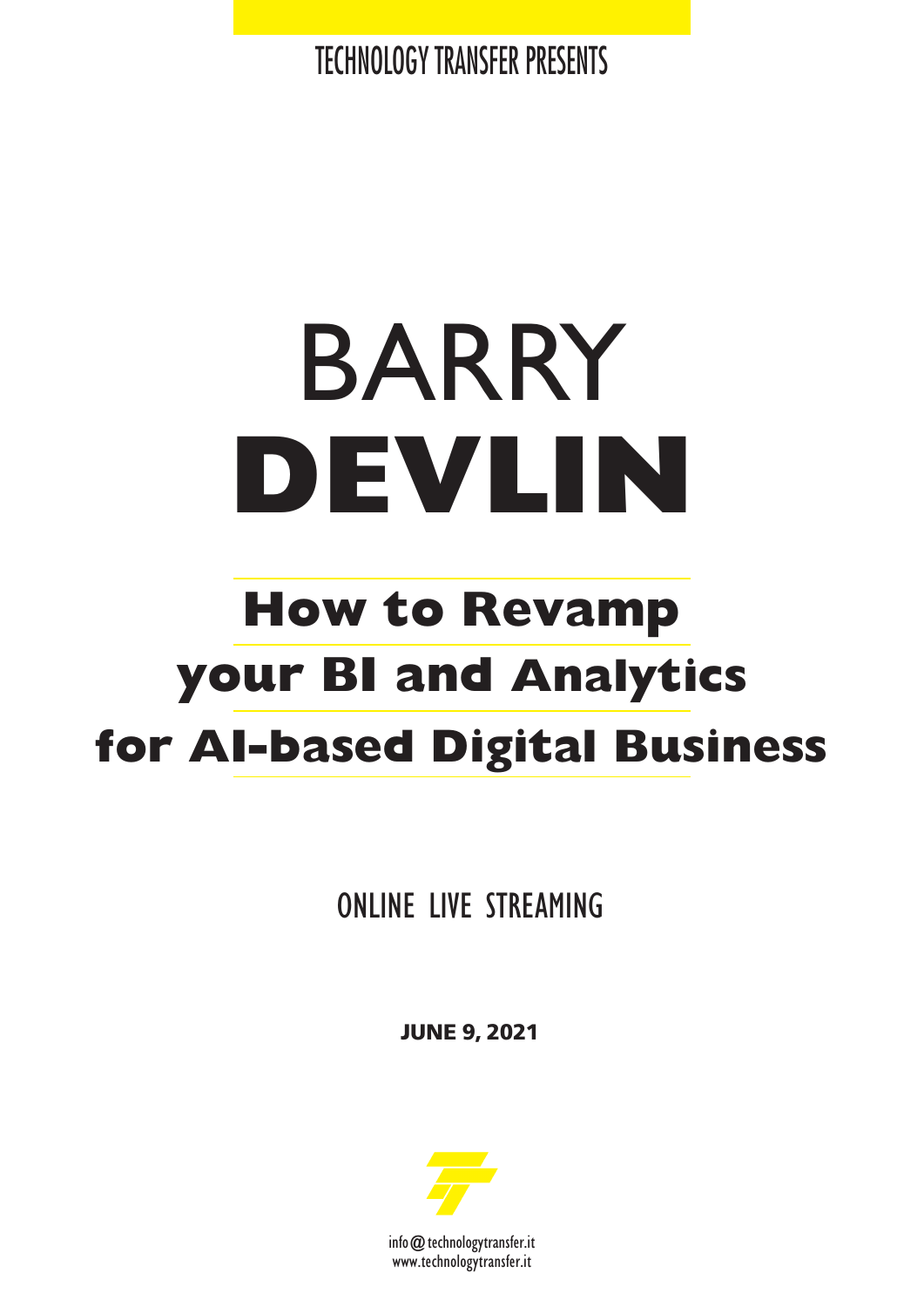## *How to Revamp your BI and Analytics for AI-based Digital Business*

## **ABOUT THIS SEMINAR**

Artificial Intelligence (AI) is, without doubt, the most hyped technological development of the past few years and shows every sign of remaining so for the coming decade. It will create business opportunities worth billions. It will solve every problem, from ill-targeted advertising to world hunger. Really?

With such unrealistic expectations, it is vital to understand what AI can truly deliver and what it cannot, where it can help and where it can hinder. In particular, as business decision making is transformed by an explosion of digital data, you must know which business processes AI will improve and which it may break, what is ethical or not, and even what could disrupt society's economic basis.

This seminar by Dr. Barry Devlin provides a high-level foundation for discovering and planning how your business and IT environments can adopt and adapt to AI.

A primer on the history and terminology of AI, deep learning, algorithms, etc. provides the starting point for a deeper exploration of the relationship between AI and Big Data, both physical (Internet of Things and Machine log) data as well as human-sourced information from social media.

Positioning AI in the context of all types of decision making, from operational to tactical and strategic, provides the context for deciding how to use AI to augment human skills, automate or reinvent existing processes, or a combination of both.

The increasing use of AI in a wide range of tools from data preparation to BI and analytics is explored, going deeper than the vendors' stories to an understanding of their real pros and cons.

Finally, the ethical, economic and social implications of widespread adoption of Artificial Intelligence are evaluated, together with suggestions for further investigation.

Although delivered as a fully stand-alone seminar, delegates will benefit from attending the directly preceding two-day seminar held in Rome on 24-25 June, 2020, "**How to Revamp your Data Warehouse and Lake for Digital Business**" described in the relevant brochure.

#### **WHAT YOU WILL LEARN**

- What is AI? A brief history and explanation of its evolution, key concepts, and terminology
- Understanding how IoT and social media enable AI as the new driver of business value
- An evolutionary architecture spanning from traditional BI to AI and beyond
- Approaches to applying AI to decision making -augmentation vs. automation
- Implications of AI, social media, and IoT for the IT department
- New technology solutions needed to build out business applications on AI and IoT, including embedded BI and edge analytics
- Evolving from today's BI and analytics to future AI-based solutions
- Ethical, economic, and social considerations for your business and beyond

## **WHO SHOULD ATTEND**

- Enterprise, systems, solutions and data architects in Data Warehouse, BI and Big Data
- Systems, strategy and Business Intelligence managers
- Data Warehouse and systems designers and developers
- Tech-savvy business analysts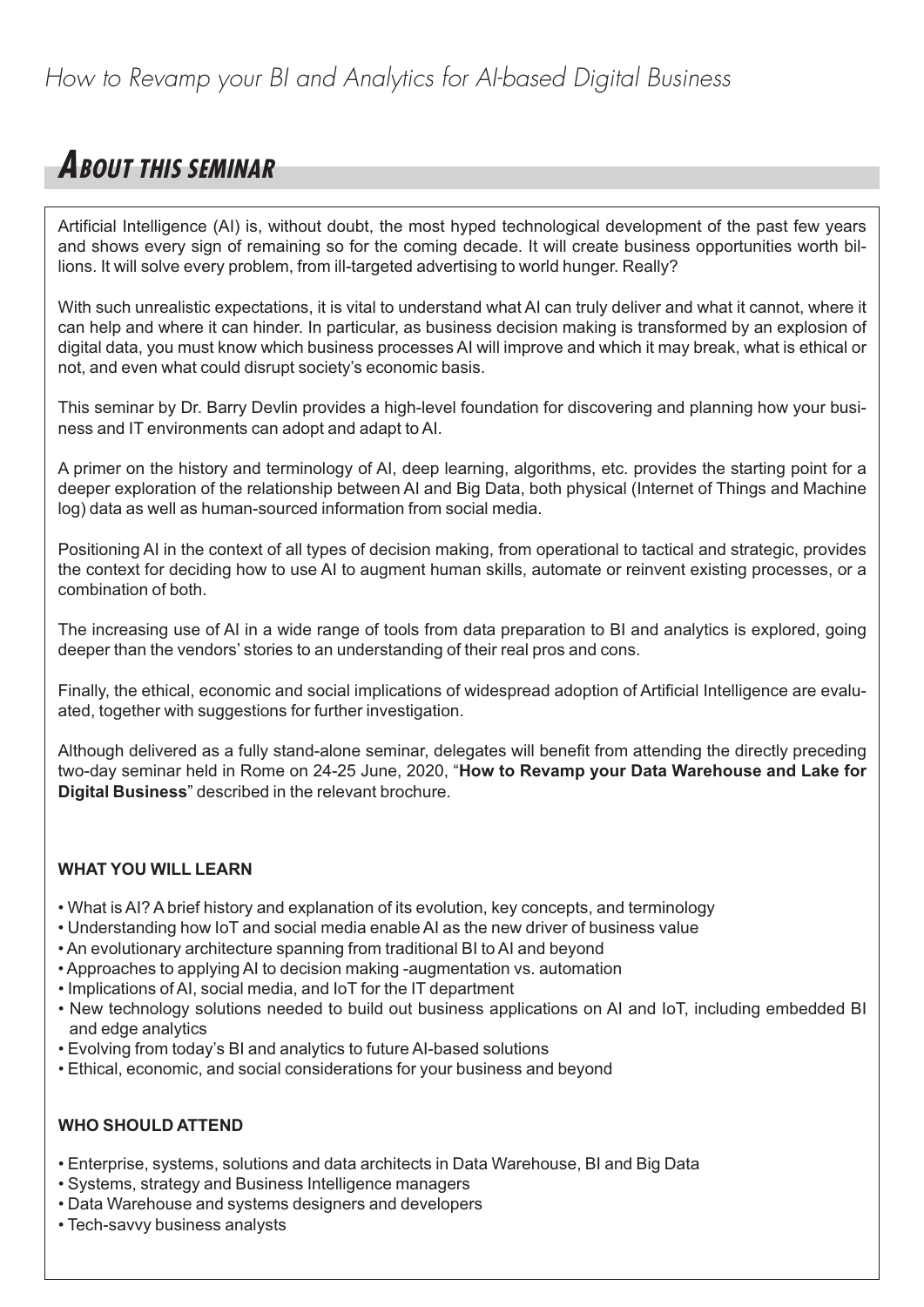## **OUTLINE**

#### **1. Artificial Intelligence - History and Foundations**

- 
- 
- <sup>A</sup> brief history of AI Terminology conflicting and overlapping Artificial neural networks and other techniques -a
- Advances and directions in AI research and industry use

#### **2. Decision Making for Social Media and IoT**

- From traditional BI to Operational Analytics to
- 
- Centralisation vs distributed processing Cloud,<br>Fog, Edge and more<br>• Model management in Machine Learning trans-<br>parency, immutability, and version control<br>• The role of the Data Warehouse and Data Lake in<br>Data Scien
- 
- Data scientists and data engineers vs. business and IT roles

#### **3. Applying AI to Decision Making**

- 
- 
- AI in information preparation and governance<br>• From BI to Analytics to AI<br>• Tooling such as R and Python, Machine-Learning<br>automation, and Data Science workbenches
- Operational, tactical and strategic decision-making<br>considerations
- Automation vs. augmentation

## **4. Building the Digital Future with AI – Key Con- siderations**

- 
- Ethical considerations for analytics and AI in busi-<br>ness<br>• Privacy, personalisation and anonymisation myths,<br>reality, and law<br>• Wider ethical concerns for society<br>• The impact of AI on the economy and employment<br>• Avo
- 
- 
- 

### **SPEAKER**

**Barry Devlin** is Founder and Principal, 9sight Consulting. Dr. Barry Devlin is among the foremost authorities on Business Insight and one of the founders of Data Warehousing, having published the first architectural paper in 1988.

With almost 40 years of IT experience, including 20 years with IBM as a Distinguished Engineer, he is a widely respected industry analyst, consultant, speaker and author of the seminal book, "**Data Warehouse-from Architecture to Implementation**" and numerous White Papers.

His 2013 book, "**Business unIntelligence-Insight and Innovation beyond Analytics and Big Data**" is available in both hardcopy and e-book formats.

As founder and principal of 9sight Consulting, Dr. Devlin provides strategic consulting and thought-leadership to buyers and vendors of BI solutions. He is continuously developing new architectural models for all aspects of decision-making and action-taking support.

Now returned to Europe since 2018, Barry's knowledge and expertise are in demand internationally.